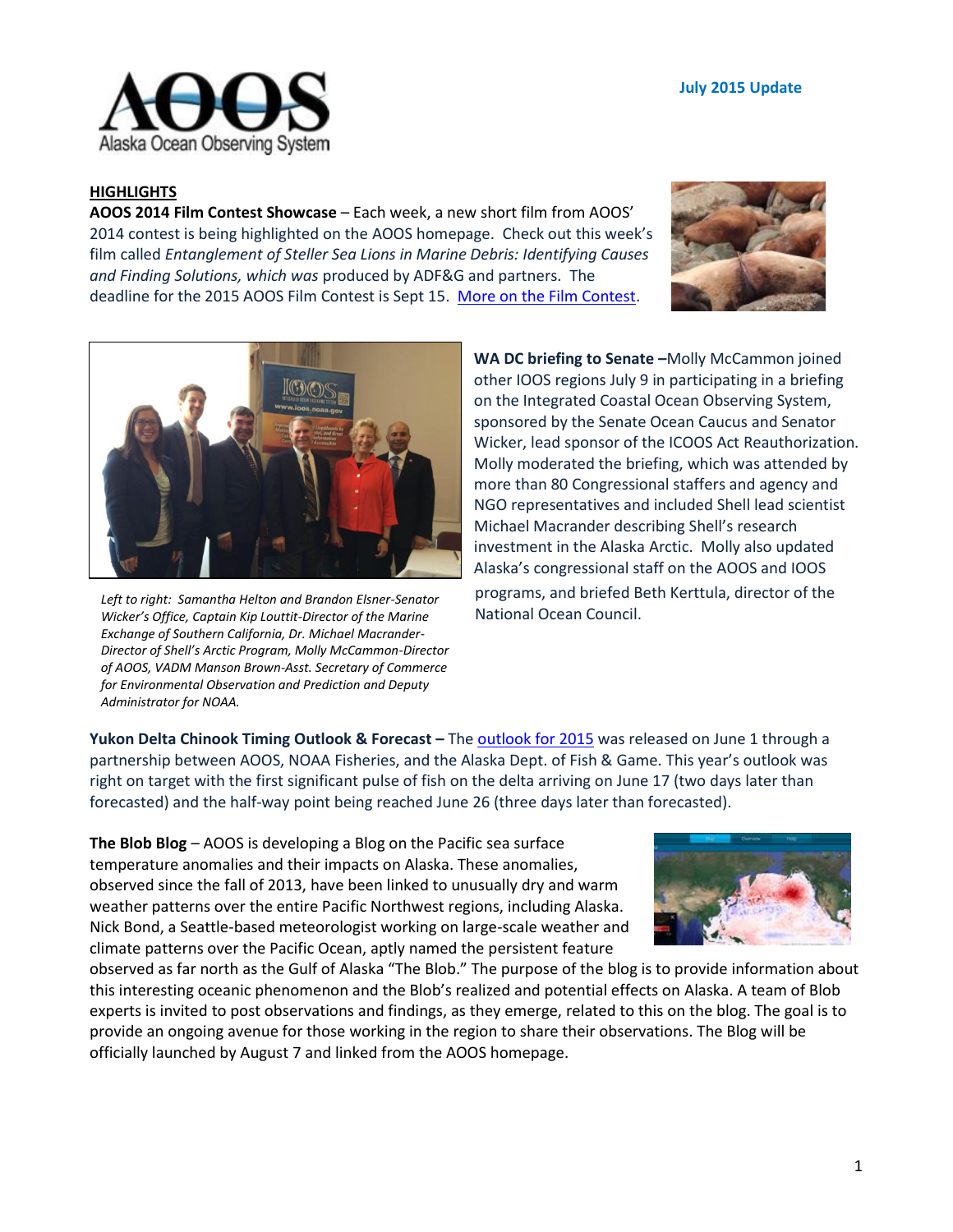#### **ADMINISTRATION**

**Proposal approved –** A proposal submitted by Agnew Beck Consulting to provide communication tools and training for Coastal Resilience and Adaptation in Alaska (in response to an RFP from the US Fish and Wildlife Service's Landscape Conservation Cooperatives) was recently funded. AOOS and Axiom will have a small role in this proposal.

**Proposal submitted** – AOOS recently submitted a proposal to engage stakeholders and develop new planning tools in preparation for increased shipping and marine transportation in the Arctic and through the Bering Strait. The proposal was in response to a NOAA Coastal Resilience funding opportunity. AOOS also supported a proposal submitted by the Alaska Dept. of Natural Resources to improve flood forecasting and community planning capabilities for western and northern Alaska.

**AOOS Year 5 Proposal** – The descoped proposal for the FY 15 AOOS budget was finally approved by the NOAA grants office following their request for some additional information. Next step is amending all the subawards for this year's work.

**2016-2021 AOOS proposal** – The proposal for our next 5-year NOAA grant is due August 31 and is in progress.

**AOOS/ERMA quarterly meeting** – On July 27, AOOS met with staff from NOAA's Arctic ERMA (Environmental Response Management Application) to discuss recently ingested data and upcoming plans. AOOS and ERMA meet regularly to foster collaboration and avoid duplicating effort while developing interactive data tools.

## **MEETINGS/CONFERENCES/TRAVEL**

**Ice Diminished Arctic Conference** – AOOS Operations Director, Carol Janzen, represented AOOS at the 6<sup>th</sup> Symposium on the Impacts of an Ice-diminishing Arctic on Naval and Maritime Operations [\(link\)](http://www.star.nesdis.noaa.gov/star/Ice2015.php) July 14-16 in Washington DC. This meeting brought critical groups working on U.S. Arctic activities, including military, homeland security, and environmental and industry representatives, and science. Several AOOS Board members also attended. Carol presented [a poster](http://tinyurl.com/nm4kv9k) and delivered information on the AOOS Arctic Portal.

**A-OK Hub** – Through the National Fish and Wildlife Foundation, UAF has received \$2million from fines coming from a Beaufort Sea pollution event in 2012. The money is being devoted to developing a project called A-OK: Alaska Arctic Observatory and Knowledge Hub, to support community observations and information sharing in a changing cryosphere (sea ice, lake and river ice, snow cover, and permafrost). The first planning meeting, convened by Hajo Eicken and attended by Molly and AOOS intern Sijo Smith, was held July 23 and attended by other researchers doing community based monitoring and by representatives of the North Slope Borough Wildlife Department and Alaska Eskimo Whaling Commission.

**Fairbanks meetings** – Molly and Sijo met with several AOOS partners in Fairbanks on July 24: Rick Thoman (National Weather Service climate services), Sarah Trainor and Tina Buxbaum (ACCAP), Hajo Eicken and Uma Bhatt (CIFAR), and the SFOS Institute of Marine Science research team.

**Beluga Ecosystems Portal** – On July 21, Darcy, Rob Bochenek and Stacey Buckalew from the AOOS data team hosted an advisory group meeting for a new Cook Inlet Beluga Ecosystem Portal. The project is being funded by the National Fish and Wildlife Foundation with goal of integrating and visualizing Cook Inlet beluga sighting data with other biological, physical and socio-economic data in the region. The portal will be completed by the end of the year.

**Kachemak Bay Habitat Blueprint** – Molly and Darcy joined the first meeting of the NOAA Kachemak Bay Habitat Blueprint implementation team on July 27. Kachemak Bay was one of three locations in the U.S. chosen to receive NOAA funding for restoration projects, long-term monitoring and research activities, habitat mapping, salmon habitat studies, and training and education programs in the area. [Learn more.](http://www.habitat.noaa.gov/habitatblueprint/KachemakBay.html)